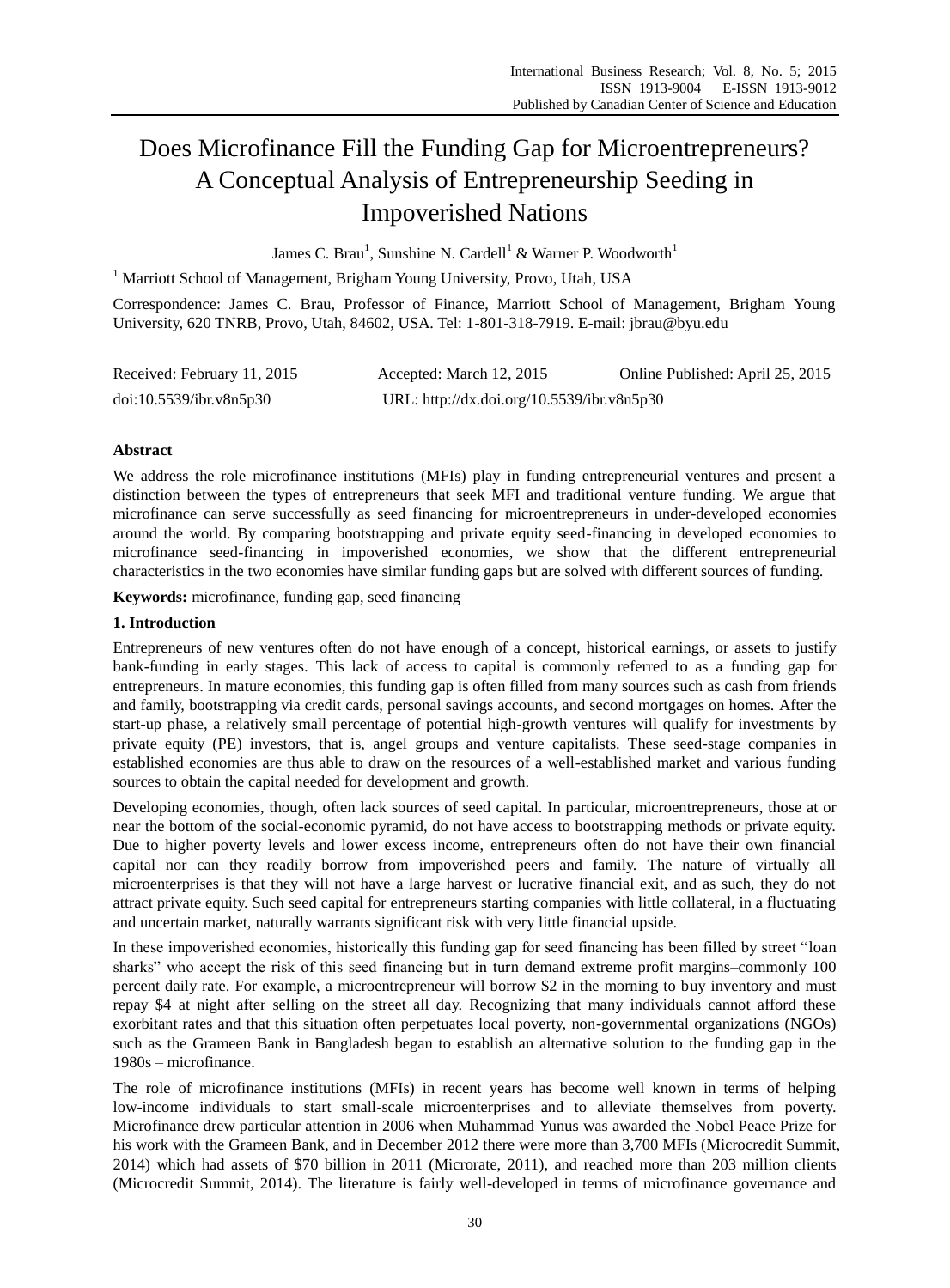best practices, but the impact that micro-financed ventures have in terms of sustainable entrepreneurship (Hulme, 2000) in filling the funding gap has not been widely explored.

In this paper, we provide a conceptual analysis of microfinance and its role in filling the funding gap that exists for bottom-of-the-pyramid entrepreneurs in developing economies. We argue that microfinance (MF) can help solve the funding gap for microentrepreneurs, but it is contingent upon how one defines the objective of an entrepreneur. In developed economies, the entrepreneurial funding gap is typically covered by bootstrapping and (PE) investors as discussed above. These types of investors target specific high-growth ventures that have the ability to provide an extremely lucrative, and large, harvest within five to ten years. In developed nations, equity investors are not interested in investing in a small business which has the goal to simply allow the parents to send their children to school, to put a metal roof on the family home, or to create two or three jobs in a local village. We argue there is a fundamental difference between the mechanism which often fills the funding gap in developed economies (bootstrapping and PE) and in under-developed economies (MF) due mainly to the nature of the entrepreneur seeking the funds and the type of small business (MF) or venture (bootstrap and PE) being created.

The remainder of the paper proceeds as follows. We provide a brief review of the literature as it relates to the funding gap in developed vis- $\lambda$ -vis under-developed economies. We then discuss the reason this funding gap is not filled by traditional financing sources in developing countries, and provide a breakdown of the market and entrepreneurial landscapes that create this funding gap. Next, we provide a conceptual model of the funding gap in these markets, and finally, we discuss ways that innovative groups are seeking to fill this gap.

# **2. Literature Review and Conceptual Development**

#### *2.1 MFIs Service Base-Level Entrepreneurs*

In developing countries, there exists a funding gap at the base of the economic pyramid because providing funding to impoverished individuals with little business background and no physical or intellectual business capital often represents too great a risk for financial institutions and equity investors to warrant a substantial return. Khavul, Chavez, and Bruton (2013) report that formal financial institutions such as banks found the poor difficult to serve effectively and profitably, thus leading to an emergence of microfinance institutions to fill this funding gap. MFIs seek to fill this funding gap by focusing on the lowest scale of poverty alleviation and instead seeking to use social capital to help mitigate the risk of default. As discussed in Brau and Woller (2004) social capital is the most important asset many impoverished people have. A good name in the village is extremely valuable to them. Social capital may be defined by combining such terms, as trust, social cohesion, and connectedness. Khavul et al. attribute microfinance's ability to ruse information from social networks in local communities as a way to reduce the monitoring and transaction costs for lenders.

As evidenced by Maslow's (1954) Hierarchy of needs, individuals seek first to satisfy their physiological and fundamental needs before pursuing inner talents, creativity, and desires for achievement and self-actualization. Because of their focus on poverty alleviation, MFIs target individuals at the base of this pyramid who are trying to attain basic needs, enabling them to become self-reliant on this basic level and facilitating their progression up the scale of needs. Eventually, micro-financed entrepreneurs who are able to satisfy their physiological needs will be able to move to satisfying their higher needs for safety, belonging, and self-esteem by moving up the funding curve and continuing to advance in business skills and success.



Figure 1. Maslow's hierarchy of needs applied to entrepreneurial type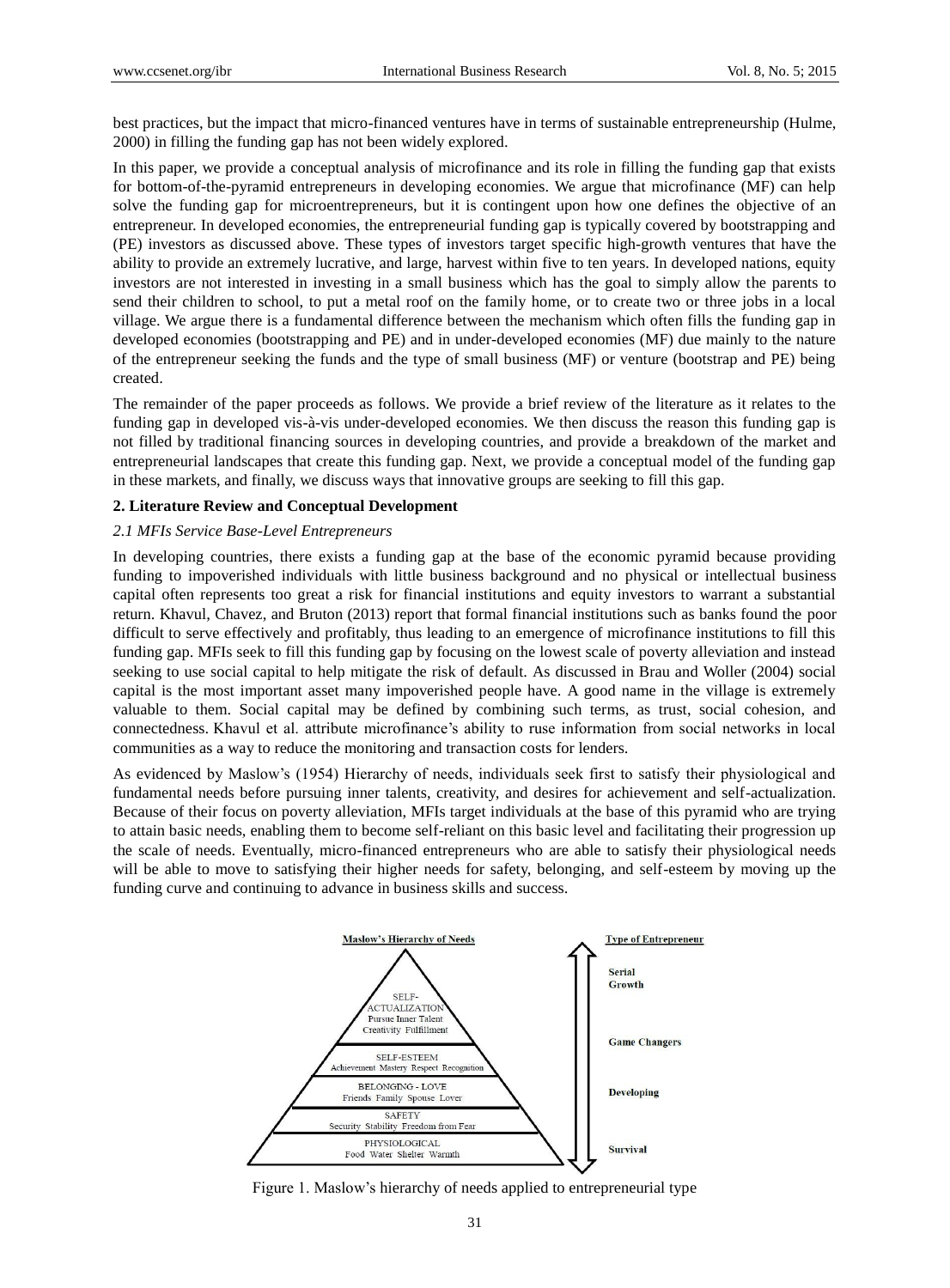MFIs help to facilitate this process by providing an initial, small loan amount and then when that is successfully repaid, continuing to provide micro-funding in increasing quantities as the entrepreneur's skills grow and expand. We focus on the funding gap that MFIs fill by enabling entrepreneurs to progress to a point where they can then qualify to obtain traditional financing from a banking institution. However, the literature shows that there exists another funding gap for microentrepreneurs seeking to grow ventures in developing economies into small and medium sized businesses (Rapporteur, 2009; Ody & de Ferranti, 2007; Patricof, 2011).

Because of their target of small-scale, poverty alleviation ventures, MFIs are generally focused on much longer duration (long-term, repeat borrowers are encouraged), simple business, and are not ideally positioned to assist growth ventures to progress with equity risk capital. Lam (2010) addresses the issue of this funding gap, outlining how MFI institutions that seek to fill this role often struggle with profitability and sustainability and entrepreneurs are forced to seek other short-term financial bootstrapping methods.

More recently Khavul and Bruton (2012) address the need for sustainable business models for innovations in clean drinking water systems, cell phones, household electrification, and fuel efficient stoves. They suggest that if viable innovations for Third World nations are to succeed, they need to be designed with local customers, networks, and long-term business systems in mind.

Woller and Woodworth (1999) present a rich discussion of mission creep and the debate between Welfarists and Institutionalists. Welfarists argue that MF should be used at the very bottom of the social pyramid and stay true to its original intent (mission) of serving the poorest of the poor. They argue that MFIs do not need to be self-sustaining to be successful as long as they can raise donor funds in the long-term. Institutionalists on the other hand argue that it is necessary to service the not-so-poor with larger loans so economies of scale can be captured and MFIs can self-sustain. The not-so-poor are typically those barely below and above the poverty line who are often in the position to seek out SME financing to expand growth of an existing small enterprise.

Khavul, Chavez, and Bruton (2013) provide a theoretical model which shows that an institutional change has occurred in microfinance across development logic, market logic, and regulatory logic. Their paper is an illustration of the discussion in Woller and Woodworth (1999) dealing with the institutional organization of MFIs.

## **3. Theoretical Background and the Proposition**

#### *3.1 Why the Funding Gap Exists*

The availability of funding sources varies depending on the needs of entrepreneurs in a local area and their access to capital markets. Key to the demand of traditional entrepreneurial funding in mature economies is a ready supply of entrepreneurs who understand the various financing alternatives, can meet the basic funding requirements set in place, and have business models that are suitably matched to the funders' goals.

Developing nations, though, have a distinctly different capital landscape resulting from a less-developed market ecosystem and a fundamentally different base of entrepreneurs. Due to these market limitations and an inherently different supply of entrepreneurs, the funding gap, illustrated in Figure 2 is not filled by the conventional sources found in developed nations as explained below.



Figure 2. Example of developing countries' financial landscape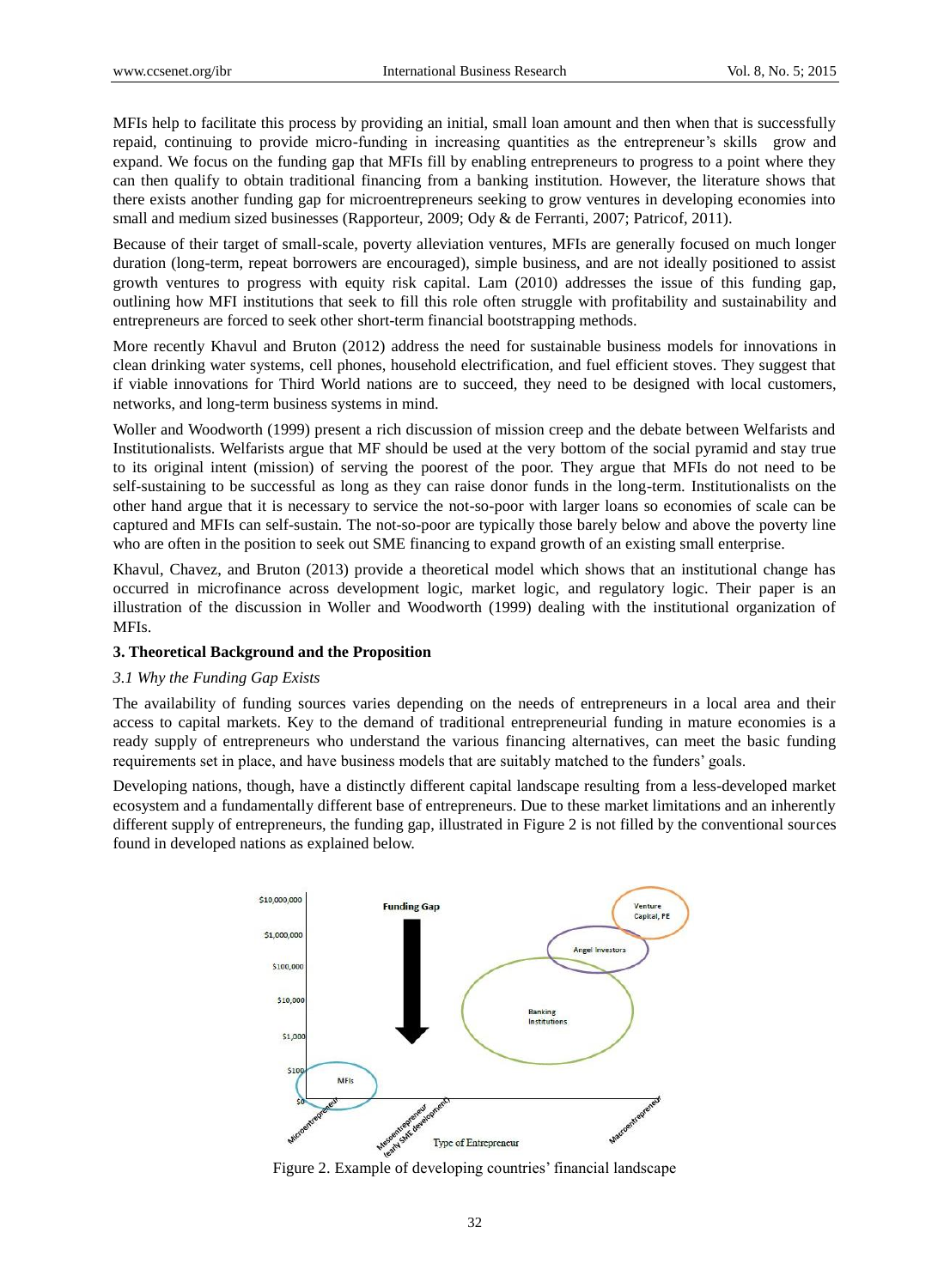# 3.1.1 Market Limitations

In developed economies, traditional entrepreneurial funding sources (banking, angel investors, PE) rely on the assumption that the market they invest in has certain characteristics that make a return on their investment possible and mitigate inherent risks to a satisfactory level. Financial institutions are interested in providing capital for these companies if they feel the proposed investment is highly viable, the equity portion in the total investment is sufficiently large and in the case of default, assets could be liquidated, and there is some guarantee for the loan (Organization, 2001). In developing countries, the markets are often immature in terms of economic activity and governance, with few exit opportunities and a greater difficulty in profit harvesting. Due to these market limitations, traditional funding sources do not provide the long-term capital needed to grow the business in developing economies.

Informal sources of friends and family capital may also be limited due to market immaturity. De Clercq, Meuleman, and Wright (2010) assert that micro-angel investments (representing informal equity capital received from family, friends, and others) in developing countries will increase as there is increased availability of new business opportunities, more protective legal systems, and the extent that a country's culture and members value the development and maintenance of close relationships with one another. This supports our claim that market maturity plays a significant role in the availability of informal funding sources for entrepreneurs in developing economies.

# 3.1.2 Market Maturity

An Ernst and Young analysis (Alexander Groh, 2011) identified six key factors that shape a country's venture capital markets and investment attractiveness. These are economic activity, entrepreneurial culture, depth of a capital market, taxation, investor protection and corporate governance, and human and social environment. Ody and de Ferranti (2007) further determine that the challenge of funding growth-oriented SMEs in developing countries stems from the early-stage nature of many ventures and the immaturity of the local economy in terms of stabilization and business conditions. Immature developing economies often lack a supply of partner networks, physical goods, and sufficient interested buyers to continue growing.

Financial institutions rely on regulation and internal and external governance to ensure that the businesses they fund have a fair opportunity to compete in the market environment; there is a fair chance of return of the funding and assets in case of liquidation and legal protection exists against fraud, unlawful seizure of property, and other risks. When favorable regulatory structures are in place, institutions are more likely to invest in microenterprises.

Developing economies sometimes lack the consistent legal structure and regulation needed to mitigate funding risks for external investors. Volatile governments, a risk of nationalization, corruption, and a lack of legislation enabling free enterprise inherently increases the risk of investing in microenterprises.

Internal governance has been shown to have a positive effect on MFI performance. Mersland et al. (2011) study the relationship between firm performance and corporate governance and find that increased competition and bank regulation had little effect on MFI performance when compared with other factors (i.e., increased competition did not result in higher customer benefits although it did result in increased MFI performance; bank regulation had no significant effect on the performance of MFI institutions). In earlier studies it had been found that the more intense the competition, the less owners needed internal governance mechanisms. With Mersland's dataset, nearly 34 percent of the MFIs were regulated by banking authorities.

Ody and de Ferranti also identified high transaction costs and limited deal flow as challenges to investment in SMEs in developing countries. This further deters outside investment in this area of funding and perpetuates the funding gap (Ody & de Ferranti, 2007).

# 3.1.3 Few Exit Opportunities

In addition, VC firms and many angel investors are focused on an entry, mentoring/monitoring, and exit model. In developing nations where MFIs are prevalent and the funding gap is most prominent, there often is not an established market to facilitate exit opportunities by acquisition or public sale (Sanyal, 2005, Deutsch Bank, 2007, and Patricof & Sunderland, 2005). Due to this potential illiquidity VCs and angels that have sought to enter these developing markets have had to adapt their investment models to accommodate for limited harvest opportunities. Sanz and Lazzaroni's (2009) analysis of Nicaragua's Micro Venture Capital firm, Agora, found that although less than \$100,000 in funding was needed for the average start-up company, the developing market tended to have few exit opportunities and entrepreneurs tended to have little personal capital invested in their ventures, resulting in potential dilution of founder ownership share and incentive if equity funding was obtained. To overcome these barriers, Agora adapted its strategy to the Nicaragua's market circumstances, using an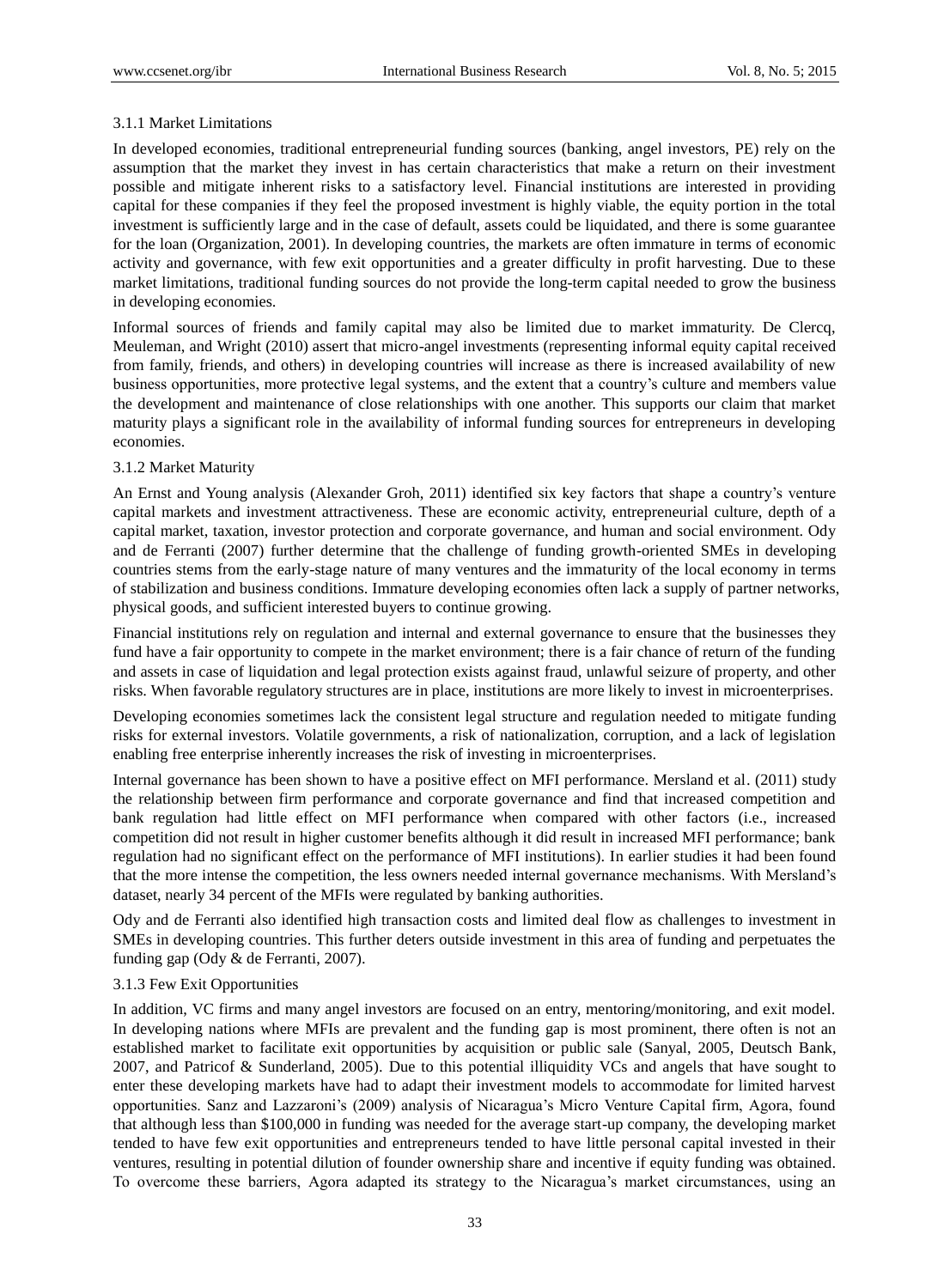alternative dividend exit model, and continued to aim for at least a 25 percent internal rate of return on all its investments.

# 3.1.4 Profit Orientation

In developed economies, banking institutions provide loans in amounts large enough and at rates high enough to justify the paperwork and due diligence involved with issuing and managing a loan, and to be able to achieve a return satisfactory to its shareholders. This amount is typically larger than the microloans provided by MFIs and although banking institutions could provide the funding necessary to fill the funding gap needed for microentrepreneurs to develop growing ventures, most financial organizations do not obtain enough benefit to justify the risk. In addition, entrepreneurs often cannot get business loans until they have three years of successful books and may have to sign personal collateral to secure the loan. Microentrepreneurs in developing countries lack the history, collateral, and often the business knowledge to successfully obtain these institutional loans.

In the developing world, the market dynamics are not in place for equity investors to obtain a sufficient return. Private equity funders and angel investors want a significantly higher return such as a 10x on their investment. In addition, equity investors need to invest a significant portion of their multi-million dollar funds into a company in order to "move the needle" and make it worth the investment effort. Traditional entrepreneurial financers may also face difficulty in seeking to fill this funding gap. Sanyal (2005) outlines several risks of using venture capital in the MFI industry contrasting the venture capital common method of injecting cash for an equity return expected over a three to ten year duration, with the MFI model that is conventionally debt-based, issuing small, short term loans. Because of the need for financial institutions to obtain a profit return for their shareholders and limited partners, many funders focus on larger deals in developing markets and businesses that demonstrate a commercial return. Ody and de Ferranti found that many commercial investors gravitated to minimum investment sizes leaving smaller SME equity investments unfunded and perpetuating the existence of a funding gap for these SME entrepreneurs (Ody & de Ferranti, 2007).

In a developing economy, with an immature market and few exit opportunities, these high returns are significantly less likely and investment in microentrepreneurs and SMEs represent substantial risk. Since other opportunities in areas around the world are often better suited to the PE model and better able to return a high profit margin, equity investing has not focused on filling the funding gap in developing economies.

MFIs are better able to fill the funding gap in developing economies because of their focus on social impact, such as poverty alleviation, and their satisfaction with lower profit levels. The research shows that profitability does not vary significantly across for-profit and not-for-profit MFIs. Tchakoute-Tchuigoua (2010) finds that performance of private MFIs is better than that of NGOs only when portfolio quality is used as an indicator of performance. In general, non-profit and for-profit MFIs have similar financial success although for-profit MFIs also tend to be more socially efficient than not-for-profit MFIs. It was also found that MFIs are generally financially and economically profitable regardless of legal structure and that the average efficiency of cooperatives is higher than for private microfinance companies and NGOs.

# 3.1.5 Gestational Period

Typically PE firms set up limited partnerships that last 10 years and then invest in a portfolio of firms. Historically, only one to three firms in a portfolio actually end up being a home run producing a 10x or so on money invested which generates a majority of the returns (Timmons & Spinelli, 2006). The remaining firms return a mediocre return, underperform or die. Of course, this is not the model that many microentrepreneurs desire to follow – they do not hope for the home-run. A microfinanced borrower can run a successful business to support her family for a lifetime. With this lifestyle-return approach, there is no major harvest (no IPO or buyout) and thus there needs to be a very high success rate of repayment rates for MFIs to stay in business. This segmentation is why the funding gap exists.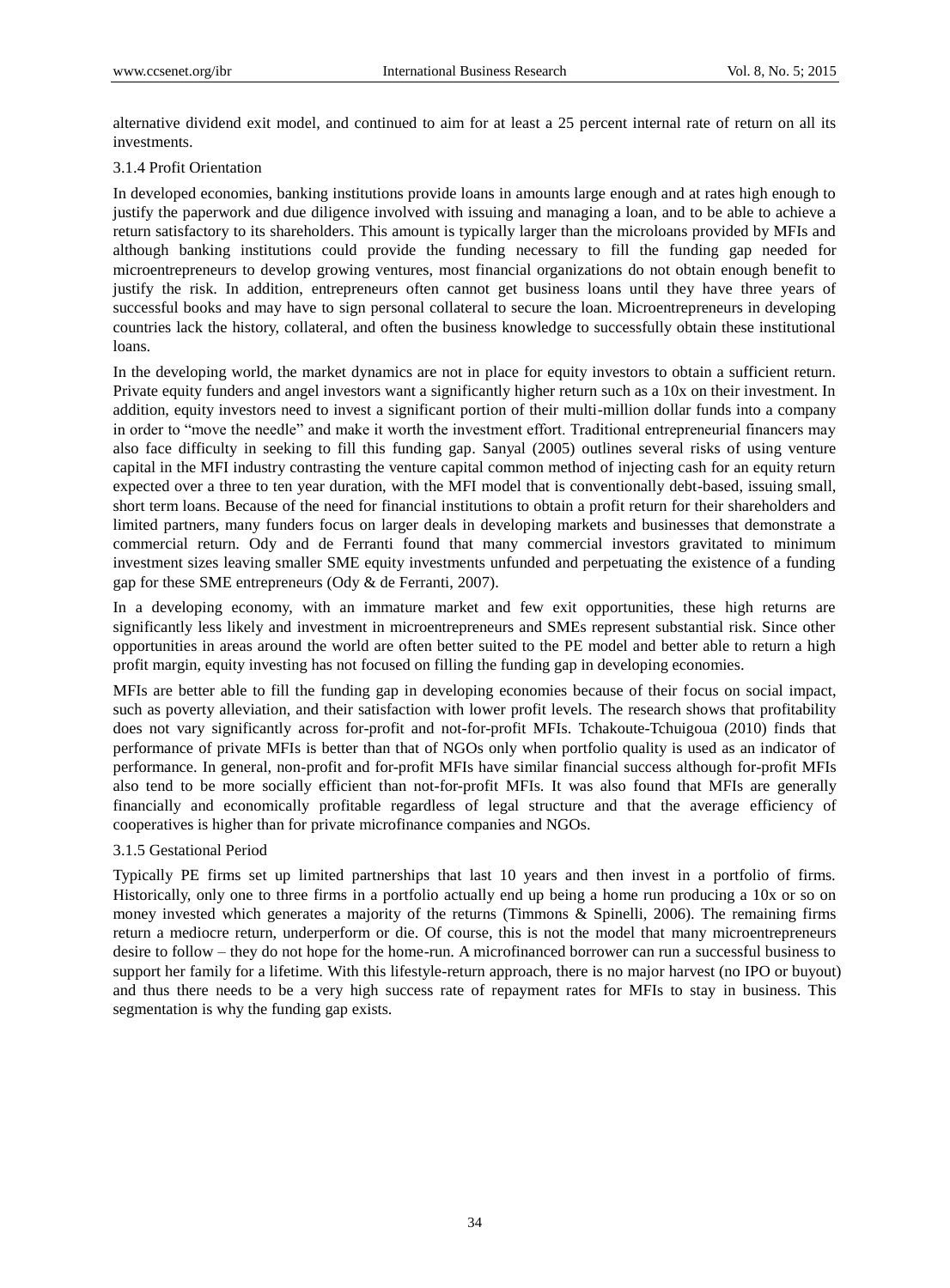| <b>Organization Focus</b> |                                                                        | <b>Resources</b>                                                                                | <b>Common Initial</b><br><b>Investment Size</b> | <b>Target Entrepreneurs</b>                                                                                                |
|---------------------------|------------------------------------------------------------------------|-------------------------------------------------------------------------------------------------|-------------------------------------------------|----------------------------------------------------------------------------------------------------------------------------|
| <b>Loan Sharks</b>        | Highest return possible                                                | Capital                                                                                         | $$1-$500+$                                      | Lowest level of the pyramid                                                                                                |
| <b>MFIs</b>               | Poverty alleviation                                                    | Other aid organizations                                                                         | \$1-\$500                                       | Poverty stricken, often women, small-scale<br>businesses                                                                   |
| <b>Banks</b>              | Secured return, mitigated Local connections,<br>risks (historical)     | follow-on funding                                                                               | \$2,500-\$50,000                                | Business competency, low morale hazard<br>and adverse selection, high ability to repay                                     |
| <b>Angels</b>             | Higher return, strategic<br>investment                                 | Mentoring, relationships,<br>access to additional funding<br>sources                            | \$50k-\$2M                                      | Synergistic management team                                                                                                |
| <b>VCs</b>                | 10x return, high growth<br>business, large market<br>opportunity, exit | Longer Gestation Periods,<br>Network, Mentoring,<br>Operational Acumen,<br>greater risk sharing | \$1M-\$10M                                      | management team with skills,<br>Strong<br>experience, and ability to grow company;<br>innovative, high business competency |

#### Table 1. Funding sources chart

Table 1 illustrates the various funding sources for entrepreneurs in under-developed and developed economies. The type of investor ranges from loan sharks and MFIs to angels and VCs. As can be seen in the figure, the focus, resources, investment sizes, and target entrepreneurs vary significantly between organizations.

## *3.2 Type of Entrepreneur*

MFIs focus on funding the needs of a fundamentally different type of entrepreneur than is typically targeted by banking institutions, angels, and venture capital firms. In developed economies, entrepreneurs tend to have a base level of physical and financial capital, and a base level of business knowledge or the resources to obtain these quickly. In developing economies, there is a gap in the knowledge and resources available to microentrepreneurs. MFIs focus on individuals at the base of the pyramid in developing economies that may lack all of these assets and have little experience to enable them to start a successful business at all. MFIs tend to invest in these types of entrepreneurs for reasons other than just financial return, including for the economic well-being and poverty alleviation of the clients themselves, but this does lead to a different approach in the creation of new ventures than is typically seen in mature economies. Several distinct differences between entrepreneurs in developing vis-à-vis developed nations follow.

## 3.2.1 Experience Level (Knowledge Gap)

There are many challenges that exist in seeking to fill the funding gap in developing markets. These include educating individuals about the difference between charity, lifestyle businesses, and commercial growth opportunities. . Developing countries often have raw entrepreneurial talent (Patricof & Sunderland, 2005) with little past technical and business experience. Developing and scaling a new enterprise takes significant effort and many investors cite management as the number one factor in a new venture's success. Betaieb, Arab Academy of Technology Transfer, cited weak management practices and not understanding the importance of networks as contributing factors to the funding gap in developing countries (Rapporteur, 2009). Microentrepreneurs in immature markets often lack the money and skills necessary to grow their businesses to a level beyond a single person venture or a business with only a few employees. Bateman (2010) addressed the issue by questioning whether it is a misuse of a country's labor force to let people operate in an informal sector with low productivity as opposed to using this labor force to develop higher impact, sustainable growth opportunities (Mersland & Strom, 2009).

Some MFIs seek to overcome this knowledge gap by teaching entrepreneurship and business skills, but microfinance resources are stretched to be able to provide the type of mentoring needed beyond starting a small-scale microenterprise and there are few resources in the community to obtain this additional direction. Mentors International is a case wherein training clients yielded positive success rates compared to other MFIs which did not offer entrepreneurial education to loan recipients (Brau, Hiatt, & Woodworth, 2009 and Exchange).

## 3.2.2 Weak Culture of Entrepreneurship (Resource Gap)

Developing economies often have a weak culture of entrepreneurship due to lack of role models, opportunity,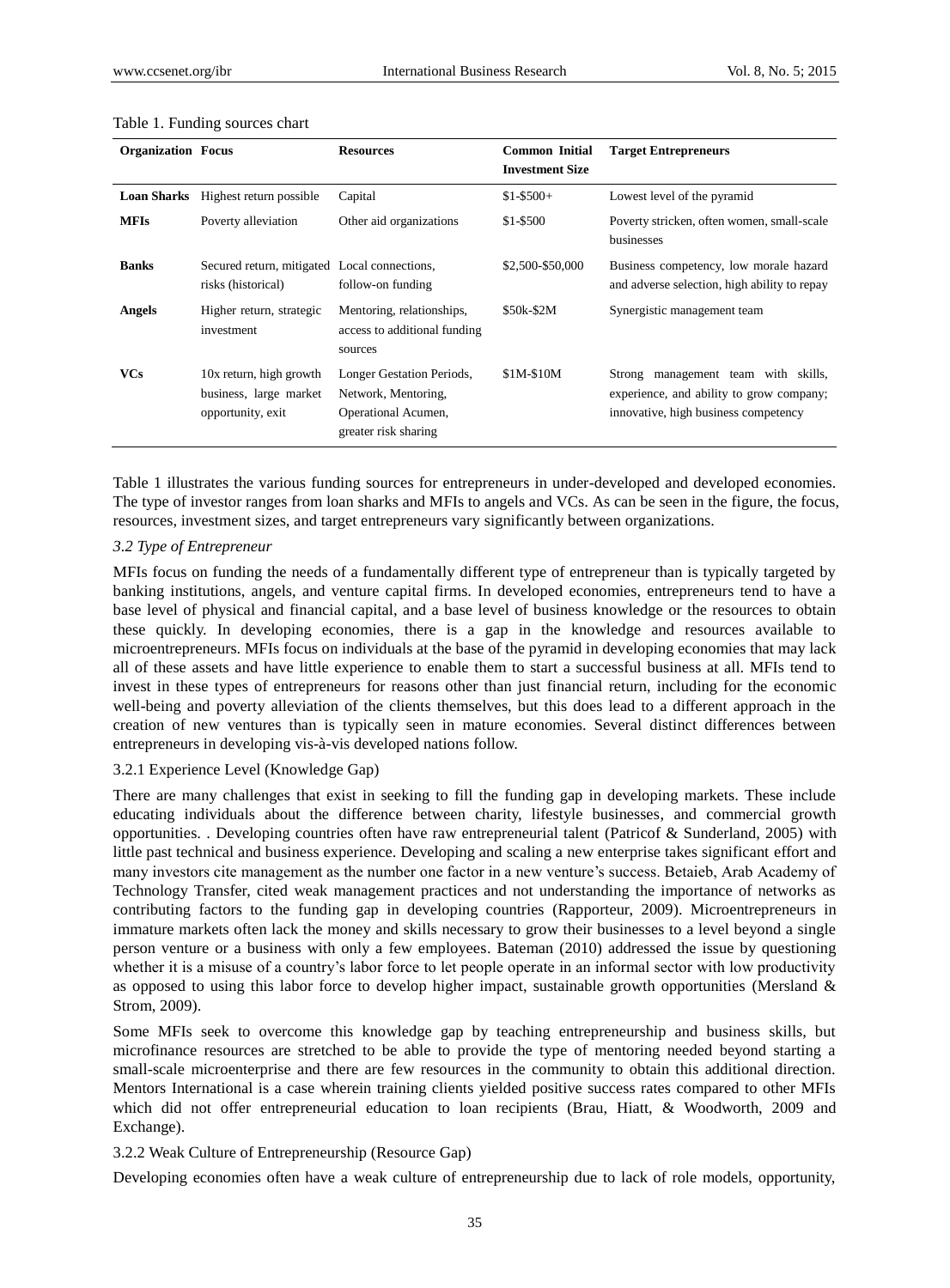and a general feeling of hopelessness (Harrison & Huntington, 2000; McClelland, 1987). This is seen in part by the tendency for microentrepreneurs to cannibalize each other's markets instead of responding to the competitive landscape and differentiating product offerings. In a 2009 Global Forum on Innovation and Entrepreneurship, Lebendiker cited that in Central America, 90 percent of the subsistence enterprise resulting from microfinancing involves women replicating a similar idea, i.e., cannibalizing each other's sales and growth (Rapporteur, 2009). This market saturation was also seen by Mentors International, an NGO in the Philippines founded by one of the coauthors. An individual would use MFI funds to start a small venture and soon another client, seeing the first person's success, would establish a similar business in the same area, then often another borrower would do the same. Such practices resulted in dilution of the overall profits of the three microentrepreneurs. It often took a year or more before Mentors International succeeded in convincing most of these clients to spread out to other areas and new markets.

Entrepreneurs in mature economies, in contrast, tend to have a greater understanding of market dynamics and benefit from a culture that is more oriented towards entrepreneurship. Mature economies welcome new ventures and entrepreneurs, and readily provide educational, capital, and mentoring resources to facilitate the growth of new ventures. Formal and informal networks tend to be more established in developed economies, enabling entrepreneurs to quickly gain access to resources and respond quickly to market changes.

A weak culture and understanding of entrepreneurship also leads many individuals to use microfinance for resources other than business creation. In his research, Lensink (2011) reports various contributions from the World Development Seminar, and finds that lending technology and type of contract used have significant consequences on the way borrowers use the loans. Loan contracts with regular repayments may discourage borrowers to invest in projects requiring longer gestations, group lending systems may also lead to short-term returns. The poor use financial services not just for business investment, but to invest in health, education, household emergencies, and cash needs.

Lensink compares the goals, target population, and the management principles under a banking logic paradigm, a development logic paradigm and an emerging commercial microfinance logic paradigm. These observations provide evidence of the difference in the funding gap for developed versus under-developed nations. For each of these conventional funding sources, there is an expectation by the funder for a significant return and benefit. In return, many of these funding sources provide the entrepreneur with more than just financial capital. In developed economies, bootstrapping and commercial loans enables entrepreneurs to retain equity and ownership of the company, angel investors often provide mentorship and direction for companies, helping them to begin to establish relationships with key partners, venture capital firms provide networks, access to additional funding and potential exit opportunities. This so called "smart money" is what helps entrepreneurs to grow and develop their businesses into successful companies.

In traditional entrepreneurial financing, such as venture capital, firms often benefit from strategic synergies and insights from the investors in addition to obtaining financial capital according to Arping and Falconieri (2010). In the same sense that PE in developed economies offer more than just financial support, to promote sustainable, growing ventures in developing countries, MFIs frequently provide a certain degree of mentorship, skills, and training for new startups.

# **4. Conceptual Model**

We present the following model as a comprehensive explanation of the funding gap in developing countries and how MFIs are filling this gap. As illustrated in Figure 3, microentrepreneurs make up the largest market size in terms of potential venture creation in developing economies, and in addition to the funding gap discussed previously, these entrepreneurs face a significant resource and knowledge gap. MFIs seek to fill this funding gap in developing economies by focusing their efforts on the base of the pyramid and providing more resources than just access to financial capital. As illustrated by the inverted pyramid, MFIs provide the smallest funding size, even essentially down to a dollar or two. The conventional banking system and small amounts of angel and equity investing fill the remaining demand for funding needed for SMEs and high growth companies and can include substantially larger amounts of capital.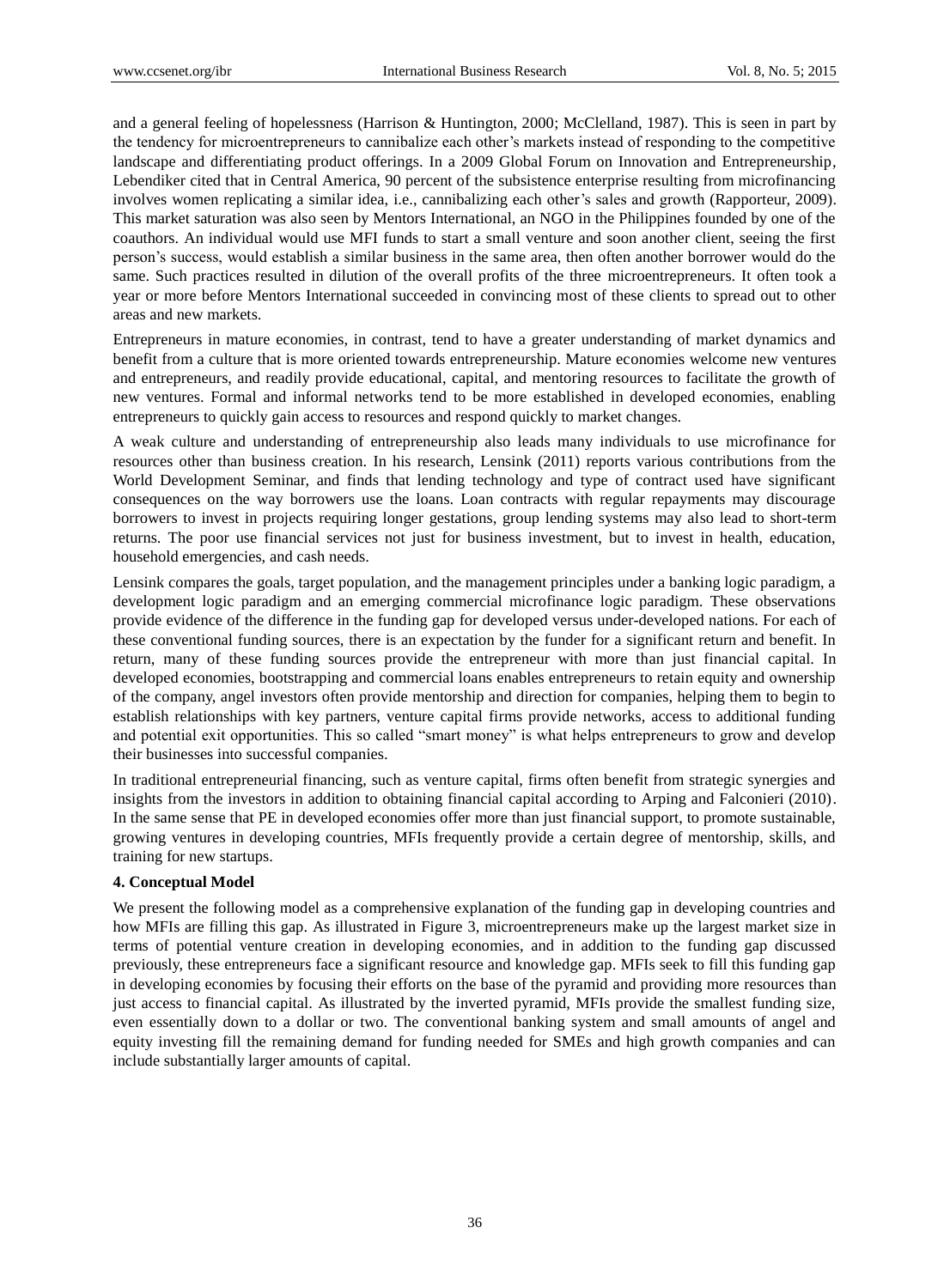

Figure 3. Funding and entrepreneur landscape in developing markets

As described in the previous section, in addition to minimal funding opportunities, microentrepreneurs often lack the knowledge and resources necessary to grow and expand their businesses. Traditional forms of entrepreneurial financing (i.e. banks and equity investors) assume a base level of knowledge for the entrepreneurs they invest in and provide additional resources such as networking, mentoring, partnership opportunities, and additional access to capital. Microentrepreneurs present too great a risk for many financial institutions to invest the time and effort needed to provide a sufficient return (Brau, Merrill, & Staking, 2011). Thus the knowledge and resource gaps perpetuate the problem of the funding gap.

By focusing on the strategic goal of alleviating clients from poverty, MFIs often provide additional assets of knowledge and networking to loan borrowers to enable them to understand basic business skills and financing terms, gain access to markets wherein they can build their business successfully, acquire additional skills and resources to promote their personal education and the education of their children, and improve their standard of living.

Woller and Woodworth (1999) describe a further distinction in the focus of MFIs in filling this funding gap. Institutional investors, such as the World Bank and USAID focus on creating a sustainable financial intermediation for the poor, and the MFI market here is dominated by numerous for-profit institutions that assist impoverished individuals while seeking to avoid subsidies and assistance to maintain operations. This is contrasted by the Welfarist MFI which tends to focus on self-employment for the poorest of the poor even if some of these services require subsidies. Examples of this type of MFI include the Grameen Bank and FINCA-style (The Foundation for International Community Assistance) village banking methods.

For example, the FINCA model of Village Banking tends to emphasize reaching to serve the "poorest of the poor" which often means sending staff to recruit in the most impoverished area of a town. Often located in rural settings, this requires travel costs like motorcycles and gasoline, as well as compensation expenses for staff travel. These recruiters may have to include not only simple business skills such as accounting, sales techniques, and so on, but literacy and basic math education so that upon receiving a microloan, clients will be able to read financial statements, make bank deposits, and draft business reports. Designing educational materials, conducting pilot tests of effectiveness, printing and delivering such products, all become quite expensive, especially for small MFIs. So for FINCA and other Welfarist MFIs, a special fund is established by the organization for covering such expenses which are above and beyond simply servicing their loans (Hatch, 1999).

While Welfarist MFIs facilitate poverty alleviation at the lowest section of the pyramid, many of the ventures invested in do not grow significantly to provide income to a large number of households. Institutional investors, in contrast, can play a significant role in helping microentrepreneurs scale their ventures up to a level where they can then qualify for bank financing. The research is sparse in terms of the long-term, economic development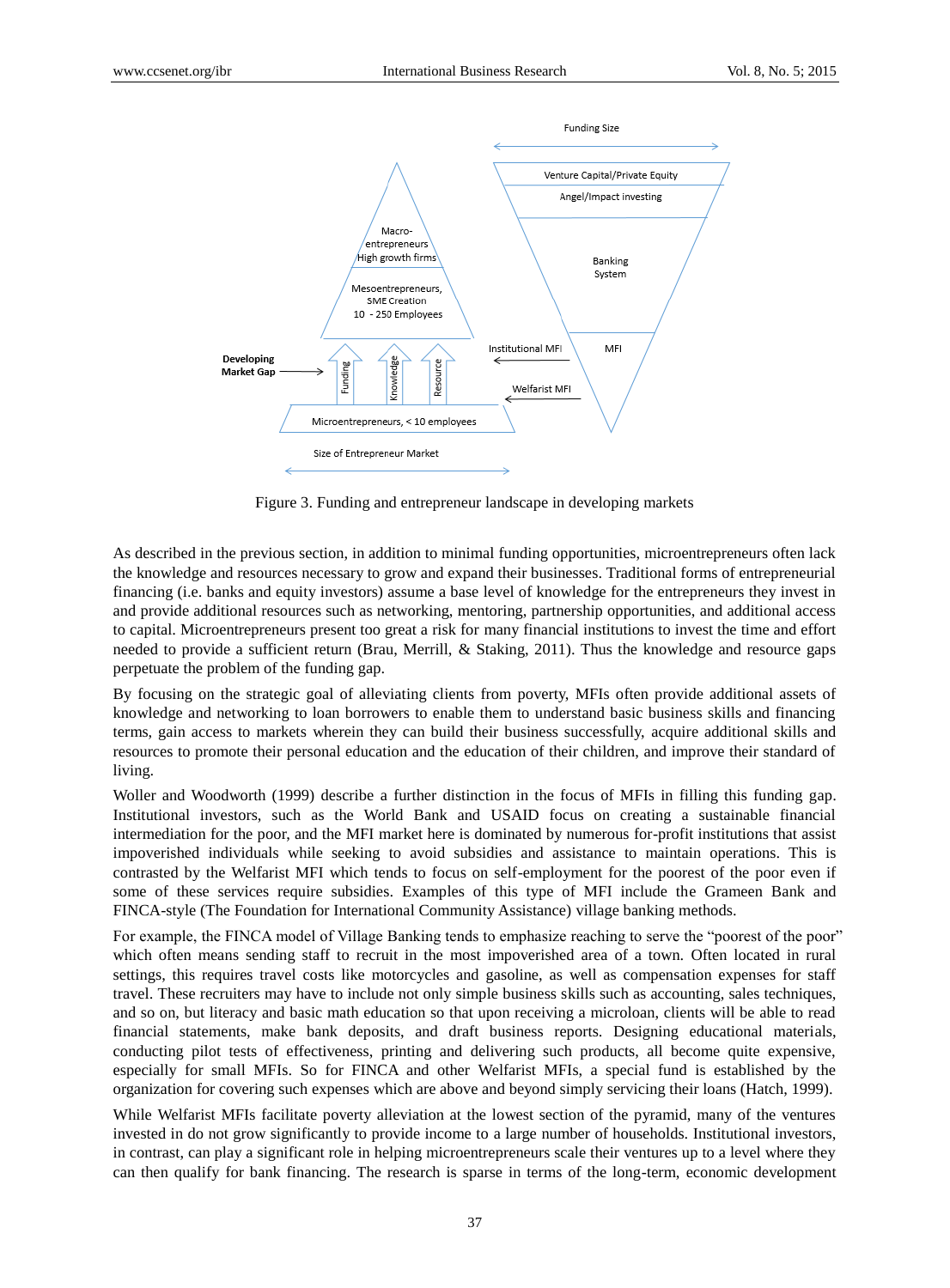impact microfinanced firms have on the local market but we assume herein that microfinanced ventures that scale to an institutionally financed stage can continue to scale and achieve significant growth making a high impact on the developing country's economy.

## **5. Case Example**

A case illustrating the difficult gap between the amount of available microfinance capital and the demands of entrepreneurial start-ups is that of FINCA International. Launched in Bolivia by a former Peace Corps activist, John Hatch, in the early 1980s, a type of solidarity group model was created which he called Village Banking. In this methodology, a FINCA loan officer would go to a village, explain the concept, and ask village elders to choose 50 poor women who could use a \$50 loan to start or expand a business. But the funds for FINCA's program were limited. Banks and venture capitalists thought the idea of loaning tiny amounts of capital to the poorest people in a community was preposterous. So this new NGO, FINCA, was dependent on obtaining small donations from average Americans with which to operate in impoverished Latin American areas where no one had capital, and where generations back through history were stuck in an economic caste system with no way out. The poor lacked confidence that they could dig themselves out of poverty. The banks and governments in those countries distrusted such individuals, and furthermore, the capital amounts needed were too small to use for making individual microloans, because lenders could not make decent returns on such tiny loans.

Over time FINCA staffers were trained and mobilized to actively seek borrowers. It worked as follows: A contract was signed with the village elders, some 50 loans were issued for four-month terms to very poor women, and the women would jointly guarantee all of the loans. Four months later, the loan officer would return, collect the payments of principal and interest, and issue new loans for the original amounts plus any savings that the women set aside. Thus, FINCA used monies saved by poor clients to bootstrap the growth of microenterprise start-ups and eventual success.

FINCA operated a number of such programs over the next few years, while Hatch gave traveling workshops in which he taught the Village Banking model and methodology to numerous emerging microfinance institutions. The model was implemented, in those early years, mostly in Latin American nations.

After a few years of slow expansion and experimentation, in 1989 FINCA convinced the United States Agency for International Development (USAID) to award the organization a \$10 million grant to expand its El Salvador operations. Over the next three years, from 1990 to 1993, FINCA opened over a thousand village banks in both urban and rural areas of El Salvador, making it perhaps the largest program in Latin America. Its funds seemed enormous back in the day, but it was, in fact, extremely small when compared with the need for grassroots capital for Salvadoran have-nots. On the other hand, of course, it was the largest commitment of microfinance funds by USAID or any other government agency up until that time period.

FINCA thus became a facilitator within the microfinance movement, and following USAID's lead, other large development institutions began to provide funding as well, including the Overseas Private Investment Corporation (OPIC), the World Bank, Oxfam, the Inter-American Development Bank (IDB), United Nations, the Consultative Group to Assist the Poor (CGAP), the International Labor Organization (ILO), the Islamic Development Bank, the International Finance Corporation (IFC), and many more such organizations. Gradually, foundations such as the Omidyar Foundation, the Bill & Melinda Gates Foundation, the Ford Foundation, and so forth began to offer funding.

Finally, the radical idea of micro-lending to the poor has been increasingly embraced by the formal finance sector including Deutsche Bank, Citi, Mastercard, Wells Fargo, Goldman Sachs, and the European Bank for Reconstruction and Development (EBRD).

FINCA was clearly a successful pioneer in refuting the assumption that poor people are not credit worthy, and that microfinance could serve as one solution for the microentrepreneurial funding gap. The microfinance movement, while able to fill some of the funding gap, is still plagued by the challenge of raising sufficient capital to meet the potential for entrepreneurial growth.

### **6. Future Research: Role of Alternative Funding Solutions**

Some organizations have recognized that there yet remains a funding gap between MFIs and traditional financing and are seeking to fill this gap through innovative hybrid models. In addition, the blurring of boundaries is increasing the availability of MFI and alternative funding and resulting in an increase in entrepreneurial investment for local communities. Some VCs are beginning to move into the MFI industry, but it is primarily with social venture efforts for possible fixed income-like returns. When PE operates in the MFI space, it is typically investing in MFIs, and not investing in actual microentrepreneurs directly.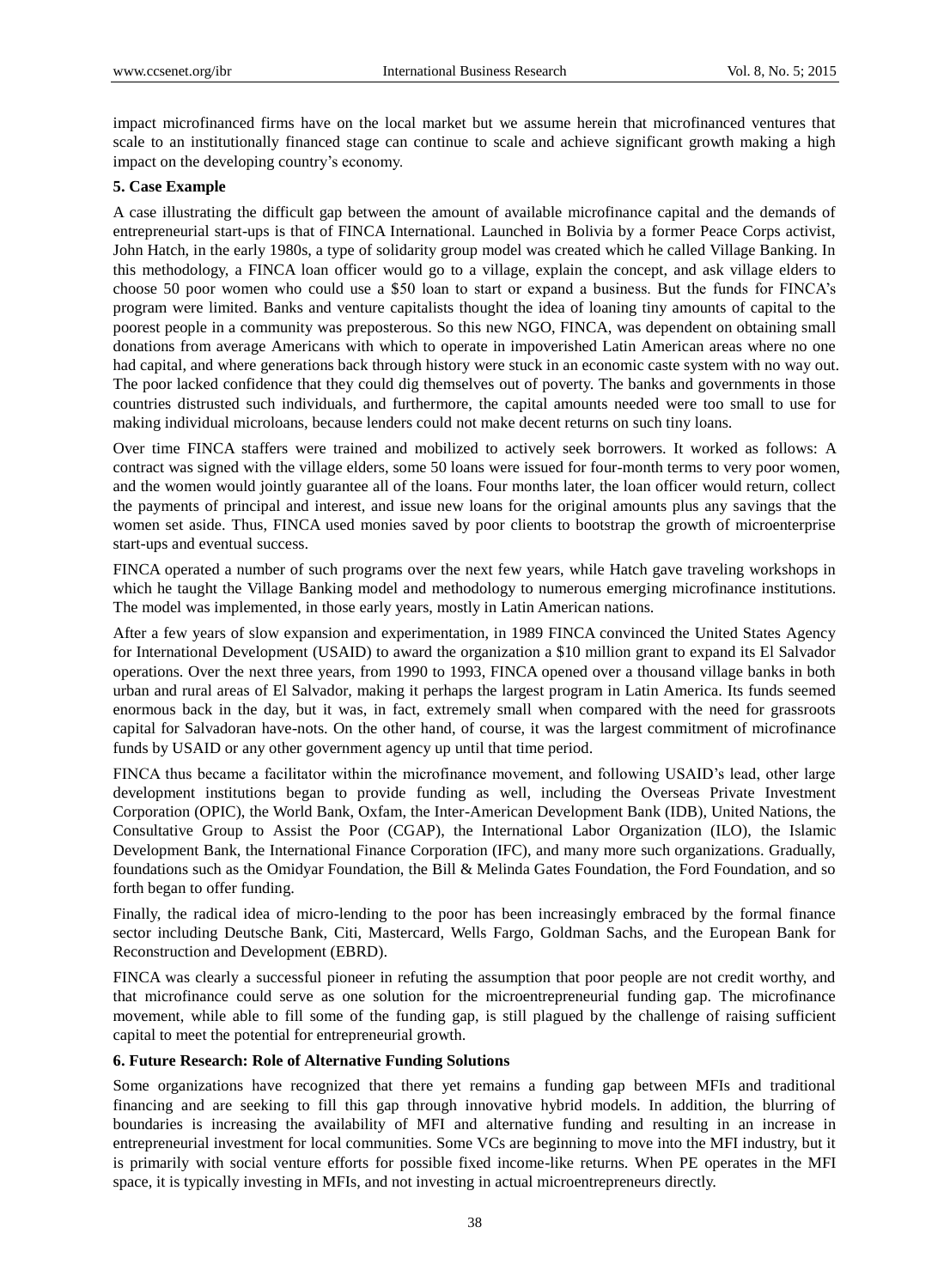For example, a Congressional subcommittee report cited several examples of MFI's focusing on technology start-ups. Mecene Investment has a \$13M fund dedicated to equity investments in sub-Saharan Africa. It invested \$1.6M in a Kenyan MFI, and the company went public three years later in 2006 and became the largest microfinance bank in Kenya with a \$700M market cap in 2009 (Trade, 2010).

When Unitus was founded in 2000 by one of the authors as the world's first "microfinance accelerator," it initially depended on wealthy donors from whom it secured some \$10 million in the first four years, funds which would then be loaned or simply donated to empower relatively new, small MFIs to grow more rapidly from an average of just several thousand borrowers to 40,000-80,000 borrowers. This worked well for a time because of Unitus' deeply committed donors who became excited about the prospects of doing good with some of their resources and fighting poverty through this relatively new strategy of financing the "poorest of the poor."

However, eventually Unitus' board recognized it would need significantly greater amounts of capital to dramatically expand beyond initial partners and also have new monies to begin supporting other small NGO startups. In 2004, Unitus began to see the opportunities for commercialization of microfinance in India, an underserved market for microcredit at the time. It created a separate investment fund in 2005 called Unitus Equity Fund (UEF), a first-of-its-kind, early-stage catalytic microfinance equity fund. This enabled it to connect with more wealthy individuals who were willing to invest with the fund, rather than simply making a donation. Their commitment and philosophy was that of becoming social-impact investors who would give Unitus millions for a time, but eventually wanted not only their principal back, but a small return. Usually such amounts were in the range of \$2-3 million for a period of several years.

Over time, UEF built a portfolio of some \$20 million which allowed it to significantly invest in six MFI partners, five in India where the MFI market was expanding rapidly, and one in Mexico. By utilizing an equity approach, Unitus could take a minority stake in these microfinance organizations, aiding their quest to develop high-quality financial products while providing a small, but reasonable return to UEF investors. Fundraising for the micro-equity fund was challenging because of the risks involved in venture investing in small, private, overseas microfinance institutions in foreign currency with little visibility for liquidity. Thus, these investors needed to understand that they were putting their capital at risk for the potential of significant social benefit primarily, not financial gains alone. This distinction is significant in that it shows that the UEF investing was not PE investing in the same sense as in developed nations. There would be no large harvest after a relatively short venture launch.

Along with UEF's approach to generating more capital for MFIs, several of the Unitus board developed another equity fund for fostering microfinance growth. It became known as the Dignity Fund, and has been doing similar work securing new money to facilitate new, small microfinance NGOs that Unitus, for various reasons, did not offer monies. So far it has invested in 14 MFIs in 12 nations, and had a profit every year of its existence. These profits are not in line with the profits expected by angels and VCs in developed countries. Dignity is mainly concerned about funding MFIs to offer microcredit to fund microenterprises.

In some areas of the world, the funding gap is also being filled by informal friends and family network. Lam (2010) highlights the Chinese informal funding method of Hui, where individuals each put money into a pot and at the end of a period members will bid on the ability to use the money, with the winner generally being the person who is willing to pay the highest interest rate. Lam argues that financial bootstrapping and informal funding resources were more important than even debt and equity.

As reported in the *Times of India*, from 2008 to 2009, of the 50 private equity deals worth \$1B in banking and finance in India, investments in MFIs totaled \$200M and accounted for 20 of the deals (Ramalingam 2009, Aug 1).

Pretes (2002) performed research on the potential for equity-based MFIs in low income countries. Using the Village Enterprise Fund in East Africa as an example, he argued that startup grants and equity financing are beneficial for low-income entrepreneurs in addition to the contemporary MFI debt.

In developed countries many institutions are beginning to reach out to fill the funding gap between MFIs and traditional funding sources. Many mature economies (such as the United States) are beginning to offer microloans to businesses to start, from \$500-\$50,000. These loans are provided by groups such as the Small Business Administration, Accion USA, Kiva, Communities at Work Fund, Association for Enterprise Opportunity, and Microfinance Gateway. (Administration, 2012). Many of these organizations administer their loans using traditional American, individual-focused lending practices, not the group methods of Grameen Bank or FINCA.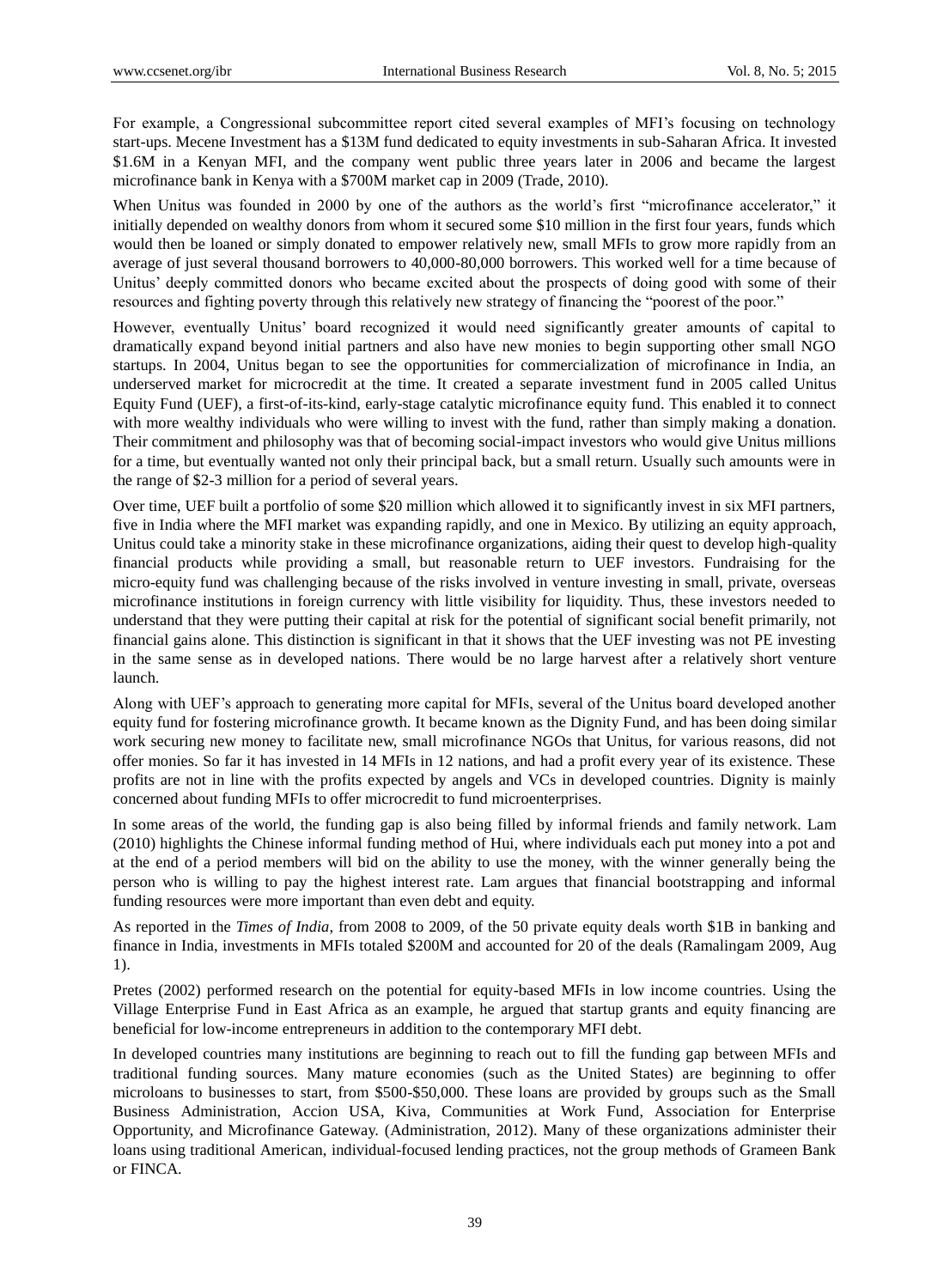## **7. Conclusion**

In this article we have provided a conceptual discussion of how microfinance can provide seed capital to fill the funding gap experienced by microentrepreneurs in developing economies. We contrasted seed financing in developed economies which consists primarily of bootstrapping and private equity investors. We argued that these same types of seed capital are not available to the poor across the world who live day to day, commonly on less than \$2 per day. Microfinance has the ability to serve as seed capital for the poor because the nature of the microentrepreneur is significantly different than the developed-world entrepreneur. In the developed world, bootstrapping and private equity typically have the end-goal of a large financial harvest such as an IPO or a sell-out. These types of large cash-outs do not exist at the bottom of the social pyramid. Microentrepreneurs use the seed capital of microfinance to run simple businesses for a lifetime designed to feed the family, allow children to go to school, and to provide adequate housing.

## **Acknowledgements**

All three authors thank the BYU microfinance and social innovation class for helpful comments. Woodworth recognizes support from the BYU Ballard Center for Economic Self-Reliance. Brau recognizes support from the H. Taylor Peery Institute of Financial Services at BYU.

# **References**

- Alexander, G., Heinrich, L., & Karsten, L. (2011). *The global venture capital and private equity country attractiveness index.* Annual Report, University of Navarra.
- Brau, J. C., & Gary, W. (2004). Microfinance institutions: A comprehensive review of the existing literature. *Journal of Entrepreneurial Finance and Business Ventures*, 1-26.
- Brau, J. C., Kim, S., & Craig, M. (2011). Insurance theory and challenges facing the development of microinsurance markets. *Journal of Developmental Entrepreneurship*, 411-440. http://dx.doi.org/10.1142/S1084946711001926
- Brau, J. C., Shon, H., & Warner, W. (2009). Evaluating the impact of microfinance institutions using Guatemalan data. *Managerial Finance*, 953-974.
- D'Espallier, B., Guerin, I., & Mersland, R. (2010). Women and repayment in microfinance: A global analysis. *World Development*, 758-772.
- De Clercq, D., Meuleman, M., & Wright, M. (2012). A cross-country investigation of micro-angel investment activity: The roles of new business opportunities and institutions. *International Business Review*, 117-129. http://dx.doi.org/10.1016/j.ibusrev.2011.02.001
- Diekmann, R. (2007). Microfinance: An emerging investment oppportunity. *Deutsche Bank Research Report.*
- Harrison, L. E., & Huntington, S. (2000). *Culture matters: How values shape human progress*. NY: Basic Books.
- Hatch, J. (1999). Presentation of John Hatch, FINCA founder, BYU Microcredit Conference, Spring 1999, Provo, Utah.
- Hulme, D. (2000). Impact assessment methodologies for microfinance theory, experience, and better practice. *World Development, 28*(1), 79-98. http://dx.doi.org/10.1016/S0305-750X(99)00119-9
- Julie, B., & Silvia, D. (2010). Building sustainable hybrid organizations: The case of commercial microfinance organization. *Academy of Management Journal, 53*(6), 1419-1440. http://dx.doi.org/10.5465/AMJ.2010.57318391
- Katsushi, S. I., Raghav, G., Ganesh, T., & Samuel, K. A. (n. d). Microfinance and poverty: A macro perspective. *World Development, 40*, 1675-1689.
- Kauffman, R. J., & Riggins, F. R. (2012). Information and communication technology and the sustainability of microfinance. *Electronic Commerce Research and Applications, 11*, 450-468. http://dx.doi.org/10.1016/j.elerap.2012.03.001
- Khavul, S., & Bruton, G. D. (2012). Harnessing innovation for change: Sustainability and poverty in developing countries. *Journal of Management Studies*, 1467-1486. http://dx.doi.org/10.1111/j.1467-6486.2012.01067.x
- Khavul, S., Chavez, H., & Bruton, G. D. (2013). When institutional change outruns the change agent: The contested terrain of entrepreneurial microfinance for those in poverty. *Journal of Business Venturing*, 30-50. http://dx.doi.org/10.1016/j.jbusvent.2012.02.005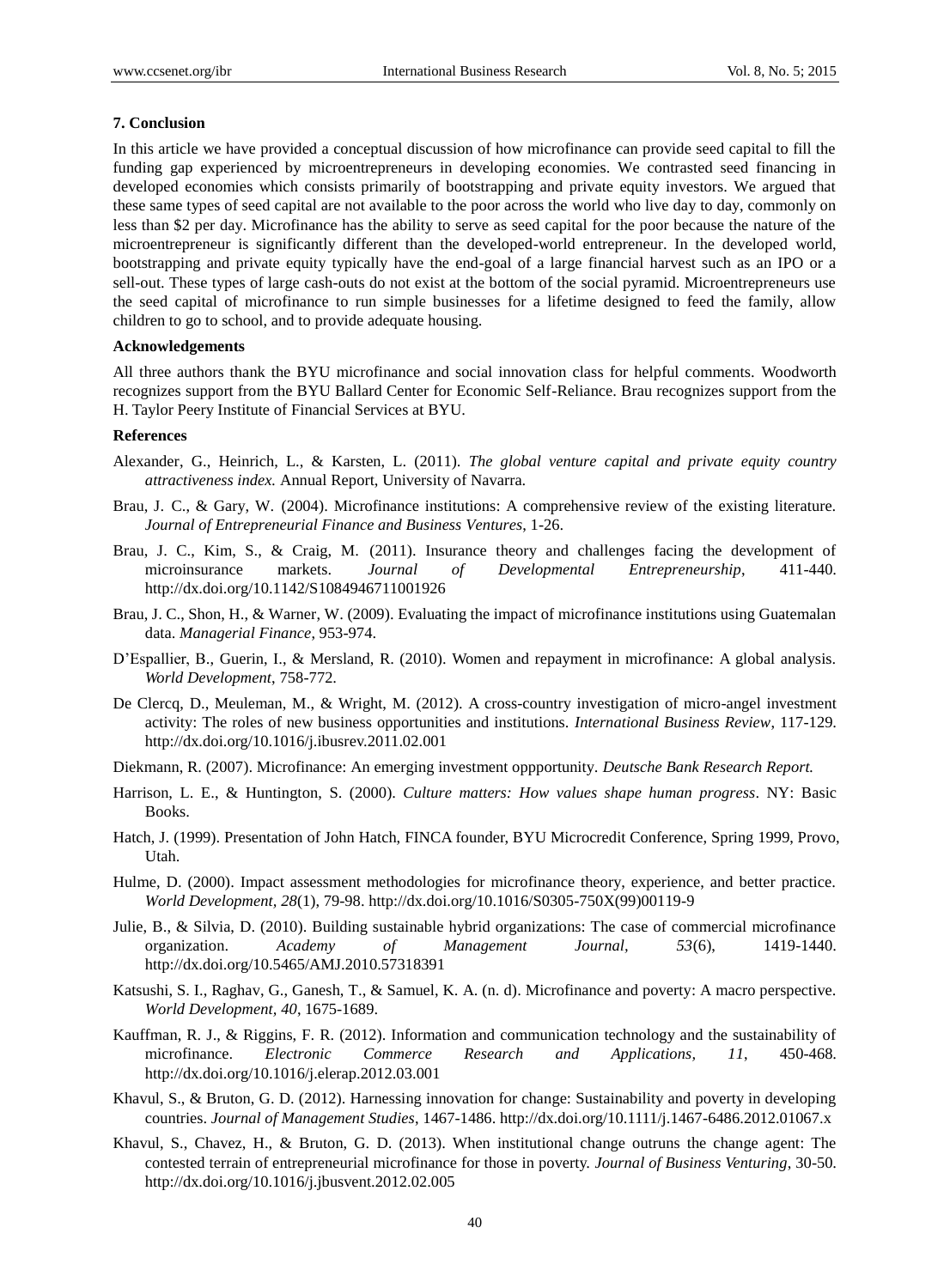- Lam, W. (2010). Funding gap? What funding gap? Financial bootstrapping: Supply, demand, and creation of entrepreneurial finance. *International Journal of Entrepreneurial Behaviour and Research*, 268-295. http://dx.doi.org/10.1108/13552551011054480
- Lensink, R. (2011). Microfinance: Its impact, outreach, and sustainability. *World Development, 39*, 875-881. http://dx.doi.org/10.1016/j.worlddev.2009.10.021
- Maslow, A. (1954). *Motivation and personality.* New York, NY: Harper.
- McClelland, D. C. (1987). *Human motivation*. Cambridge, UK: Cambridge University Press.
- Mersland, R., & Oystein, S. R. (2009). Performance and governance in microfinance institutions. *Journal of Banking & Finance*, 662-669.
- Mersland, R., & Oystein, S. R. (2012). *Microfinance: Costs, lending rates, and profitability*. Handbook of Key Global Financial Markets, Institutions, and Infrastructures. http://dx.doi.org/10.1016/B978-0-12-397873-8.00046-3
- Microrate. (2015). *Overview of microfinance today: Mix market report information*. Retrieved April 1, 2015 from http://www.microrate.com/research/about-microfinance
- Ody, A., & David, de F. (2007). Beyond microfinance: Getting capital to small and medium size enteprises to fuel faster development. *Brookings Institution: Policy Brief Series*, 159.
- Patricof, A. (2011). In developing economies, equity beats microfinance. *CNN Finance.* Retrieved February 7, 2013 from http://finance.fortune.cnn.com/2011/04/20/in-developing-economies-equity-beats-microfinance/
- Patricof, A., & Sunderland, J. (2005). Venture capital for development. *Brookins Blum Rountable – The prioivate sector in the fight against global poverty.* Retrieved from http://www.brookings.edu/global/200508blum\_patricof.pdf
- Pretes, M. (2002). Microequity and microfinance. *World Development, 30*(8), 1341-1353. http://dx.doi.org/10.1016/S0305-750X(02)00044-X
- Ramalingam, A. (2009). VC/PEs bet on micro finance. *The Times of India*, 2009, Aug. 1.
- Rapporteur. (2009). *Global forum on innovation and entrepreneurship*. Bridging the financing and investment gap. Brazil.
- Roberts, P. W. (2013). The profit orientation of microfinance institutions and effective interest rates. *World Development, 41*, 120-131. http://dx.doi.org/10.1016/j.worlddev.2012.05.022
- Roy, M., & D'Espallier, B. (2013). The effects of religion on development efforts: Evidence from the microfinance industry and a research agenda. *World Development, 41*, 145-156. http://dx.doi.org/10.1016/j.worlddev.2012.05.030
- Sanyal, S. (2005). *Microfinance and venture capital*. Deutsche Bank, Aug. 2005.
- Sanz, L., & Mario, L. (2009). Agora partnerships Nicaragua: A micro venture capital fund. *Journal of Business Research*, 906-912. http://dx.doi.org/10.1016/j.jbusres.2008.10.014
- Small Business Administration. (2012). *Microloans*. Retrieved January 8, 2013 from http://www.sba.gov/community/blogs/could-you-finance-your-start-with-microloan
- Sowmyan, J., Sakthi, G. M., & Praveen, K. S. (2011). Entrepreneurs in Africa seeking microfinance. *2011 International Conference on Economics and Business Information*.
- State of the campaign report. (2014). Data reported to the campaign in 2013. Retrieved April 1, 2015 from http://stateofthecampaign.org/2011-data/
- Tchakoute-Tchuigoua, H. (2010). Is there a difference in performance by the legal status of microfinance institutions? *The Quarterly Review of Economics and Finance*, 436-442. http://dx.doi.org/10.1016/j.qref.2010.07.003
- Tchakoute-Tchuigoua, H. (2012). Active risk management and loan contract terms: Evidence from rated microfinance institutions. *The Quarterly Review of Economics and Finance*, 427-437. http://dx.doi.org/10.1016/j.qref.2012.08.001
- Timmons, J., & Stephen, S. (2006). New venture creation: Entrepreneurship for the 21st century.
- Trade, Hearing Before the Subcommittee on International Monetary Policy. The state of global microfinance: How public and private funds can effectively promote financial inclusion for all. Washington D.C.: US